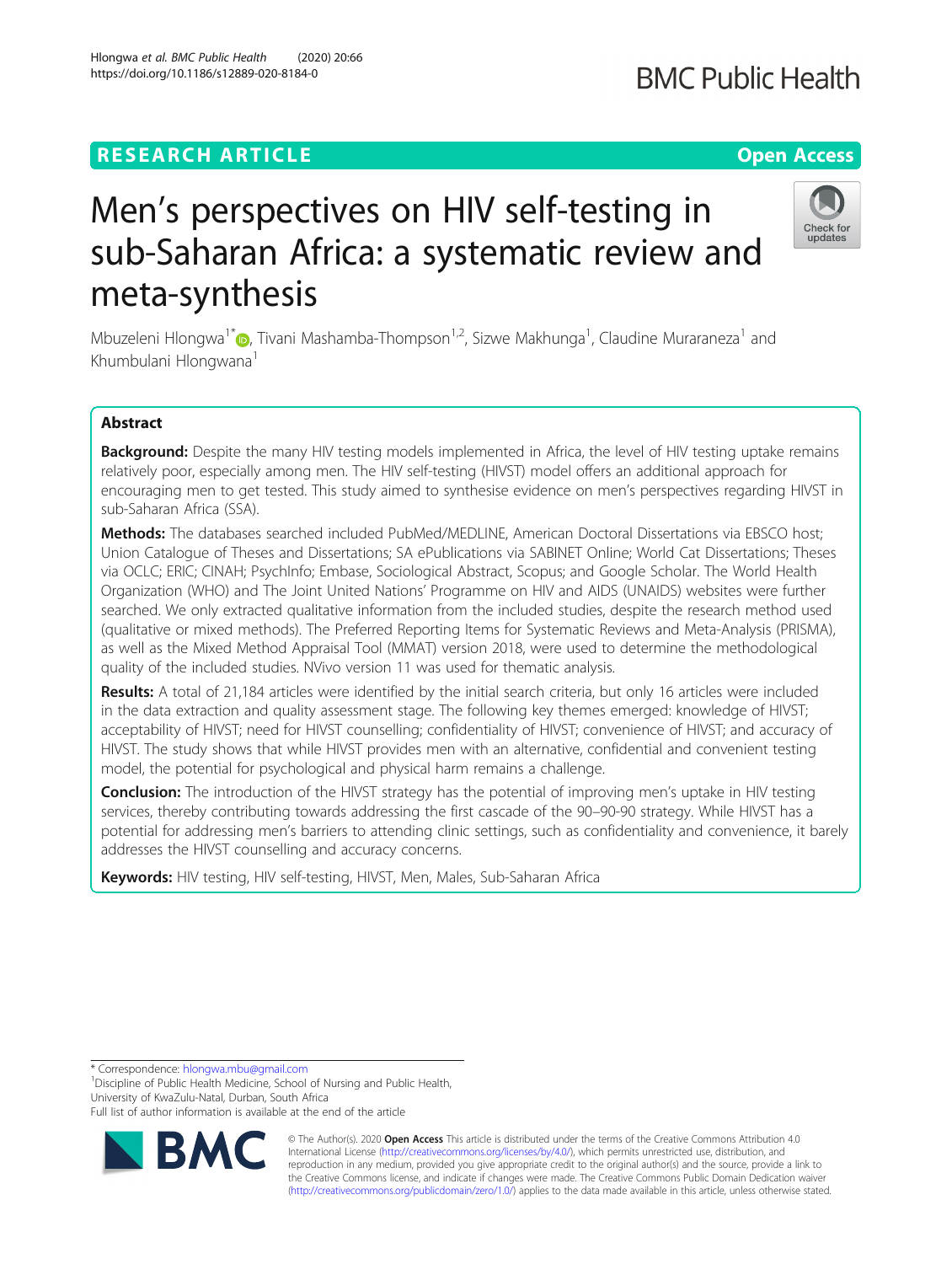#### Background

There remains a noticeable gender gap as far as the rates of HIV testing uptake in SSA are concerned, with men remaining harder to reach for HIV testing than their female counterparts [\[1](#page-10-0)]. There are many factors that affect men's uptake of HIV testing services in healthcare clinics, including stigma and confidentiality-related fears [[2\]](#page-10-0). Due to men's reluctance to visit healthcare facilities [[2\]](#page-10-0), there remains a high proportion of HIV positive men who are unaware of their HIV status, some of whom engage in risky sexual intercourse, thereby exposing more women, as well as other men in cases of men who are having sex with other men (MSM), to new HIV infections, which in turn threatens to undermine the progress made towards addressing the HIV epidemic [\[3](#page-10-0)]. Men living with HIV are more likely to die early compared to their female counterparts, owing to late diagnosis and antiretroviral therapy (ART) being initiated when the HIV is already at an advanced stage  $[4-6]$  $[4-6]$  $[4-6]$  $[4-6]$  $[4-6]$ . This suggests a particular urgency in regard to designing and implementing innovative strategies to target men for HIV testing services in resource-limited settings in order to address the first cascade of the UNAIDS 90–90-90 programme (90% of all people living with HIV should be diagnosed, 90% of people diagnosed with HIV should be started on ART, and 90% of people started on ART should have a suppressed viral load) [[7\]](#page-10-0).

The community and home-based HIV counselling and testing models [[8](#page-10-0)–[10\]](#page-10-0) in particular have made some strides towards improving the uptake of HIV testing among men in SSA. However, these strategies become ineffective in highly mobile communities [\[10](#page-10-0)]. HIV selftesting (HIVST) offers a new approach to improving men's HIV testing rates and removing some of the barriers associated with accessing clinic-based HIV testing services by enabling individuals to conduct and interpret their own HIV tests at their own convenient time and in a private space  $[11-13]$  $[11-13]$  $[11-13]$ , whereas HIV self-sampling occurs when individuals collect their own samples (usually blood) and send their specimen to a laboratory for analysis [[14\]](#page-11-0). HIVST can be administered orally (using saliva) or through finger-pricking (drawing of blood). Individuals administer HIVST with little or no training, although written instructions and warnings are provided with the kit. Some of the notable arguments against HIVST involve its high costs, insufficient counselling, and missed opportunities for STI screening [[15](#page-11-0)]. Despite these arguments, HIVST has been shown to be widely acceptable in SSA  $[11, 12, 16]$  $[11, 12, 16]$  $[11, 12, 16]$  $[11, 12, 16]$  $[11, 12, 16]$  $[11, 12, 16]$ , as well as among key population groups [\[13](#page-10-0)]. However, this acceptability has not seemed to have translated into an increase in the uptake of HIVST, especially among men in SSA.

Furthermore, the research evidence regarding men's perspectives towards HIVST, globally and SSA in particular, remains limited [[12](#page-10-0)]. While more studies are being conducted to develop understanding of HIVST and innovative methods towards hard-to-reach populations globally, similar studies are also necessary for SSA [[12\]](#page-10-0). In SSA, the limited literature on HIVST may be due to the fact that the adoption of HIVST is a recent development. The first phase of the HIVST initiative began in 2015 in SSA and is currently implemented in the following countries: Malawi, Zambia, Zimbabwe, South Africa, Lesotho, and Swaziland. Close to 5 million (4.8 million) HIVST kits in total are expected to be distributed in these countries by the year 2020 [\[17\]](#page-11-0). We could not find a similar review which focused solely on qualitative synthesis in SSA to explore men's perspectives on HIVST using a systematic review and meta-synthesis research method. This study aims to synthesise evidence on men's perspectives regarding HIVST in SSA.

### Methods

#### Design

A systematic search to synthesise qualitative literature for published and unpublished (grey literature) articles was undertaken. Researchers currently working on HIV self-testing in SSA were contacted in an attempt to obtain unpublished articles. The research question aimed to consider studies including qualitative data, but not limited to designs such as phenomenology, grounded theory, ethnography, and action research. Descriptive qualitative studies describing men's experiences, perspectives, or the effects of the experience of HIVST were considered. Studies including qualitative data were more suitable for this review to explore and synthesise men's opinions and/or experiences of HIVST. The review protocol was published apriori [\[18](#page-11-0)]. The Preferred Reporting Items for Systematic Reviews and Meta-Analyses (PRISMA) guidelines [[19\]](#page-11-0) and the Population, Concept, and Context (PCC) framework for determining the eligibility of research question (Table 1) were followed. Since this study utilised a secondary synthesis of data, which is already in the public domain, ethical approvals and consent to participate were not necessary.

#### Identifying the research question

The main research question was: What is the evidence of men's perspectives on HIVST in SSA?

Table 1 PCC framework

| Criteria   | Determinants                 |
|------------|------------------------------|
| Population | Men of all age groups in SSA |
| Concept    | HIV self-testing among men   |
| Context    | <b>HIV/AIDS</b>              |
|            |                              |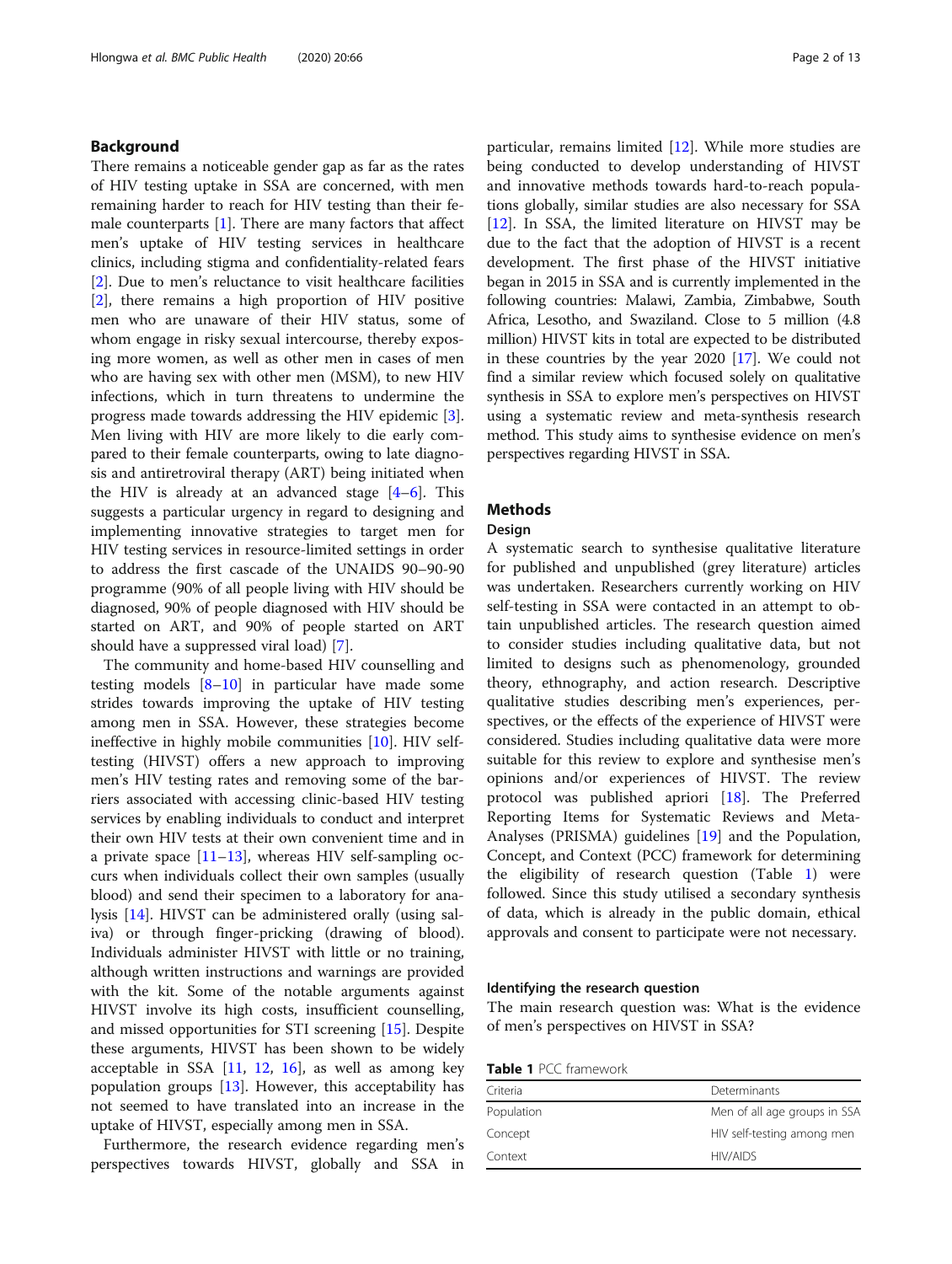## Suitability of the question for a systematic review

A comprehensive electronic search strategy was conducted in order to identify all relevant grey literature and published studies between January 2005 and February 2019. The search criteria included all studies from this period because studies conducted before 2005 would not reflect key information pertaining to the HIVST model in SSA, mainly due to HIVST being only recently adopted in SSA. However, it was noted that almost all included studies (94%) on HIVST were conducted from 2015 onwards. As part of the search, twelve electronic databases were searched in February 2019: PubMed/MEDLINE, American Doctoral Dissertations via EBSCO host, Union Catalogue of Theses and Dissertations (UCTD); SA ePublications via SABINET Online and World Cat Dissertations; Theses via OCLC; ERIC; CINAH; PsychInfo; Embase, Sociological Abstract, Scopus and Google Scholar. The Medical Research Council (MRC) and Human Sciences Research Council (HSRC) publications, as well as websites from the World Health Organization (WHO) and the Joint United Nations Programme on HIV/AIDS (UNAIDS) were also searched. The reference list of all studies eligible for inclusion were screened for potential additional studies. Boolean terms (AND, OR) and Medical Subject Headings (MeSH) terms formed part of our search strategy. The key search words used were; 'HIV testing', 'HIV self-testing', 'HIV self- testing', 'Men', 'Male', 'sub-Saharan Africa'. Sub-Saharan African country names, and truncated terms such as 'west-Africa' were also used to ensure that articles indexed using SSA country-specific names or regional terms were retrieved [\(Appendix](#page-10-0)). Studies obtained through database searches were exported to Endnote version 7 library for further abstract and full article screening, respectively [\[20\]](#page-11-0). The EndNote library "Find full text" option was used to automatically download PDFs of exported studies.

#### Study selection and inclusion criteria

The database search was initially conducted against a broad inclusion criterion by the first reviewer (MH). This focused on the title of the articles. All articles identified to be potentially eligible for inclusion in this study were obtained in full texts. Two independent reviewers (MH and SM) then conducted abstracts and full article screenings to identify articles that met all the following inclusion criteria:

- Studies focused on HIVST.
- Articles presented the approach of qualitative data.
- Studies were published between January 2005 and February 2019.
- Articles were conducted in SSA and published in any language, including English.
- Sample either male-only or mixed genders (but with explicit evidence on men).

Those studies published prior to 2005 and those conducted outside of SSA were excluded. Also excluded were studies which did not offer clear and explicit qualitative information on men, despite the research method used.

#### Quality appraisal

Methodological rigor in this review was achieved by having two independent reviewers critically appraising the methodological validity of the included studies. A Mixed-Method Appraisal Tool (MMAT), version 2018 [\[21](#page-11-0)], was adopted. The MMAT is a critical appraisal tool that has been designed for the appraisal stage of systematic mixed study reviews, like reviews that include qualitative, quantitative, and mixed methods studies (both qualitative and quantitative) (Table [2\)](#page-3-0). The tool helps users to appraise the methodological quality of five categories in studies: (a) qualitative research, (b) randomised controlled trials, (c) non-randomised studies, (d) quantitative descriptive studies, and (e) mixed methods studies. The MMAT tool was used in this study to assess (a) whether each study's qualitative approach and data collection methods were appropriate to answer the research question; (b) whether the study findings were adequately derived from the data; (c) whether the interpretation of results was sufficiently substantiated by the data; as well as (d) whether there was coherence between qualitative data sources, collection, analysis, and interpretation [\[21\]](#page-11-0).

All included articles underwent the initial two screening questions which would indicate whether further methodological quality appraisal was feasible or appropriate. If responses to the initial screening questions were either 'no' or 'can't tell' they were excluded from further screening. Qualitative articles were screened with questions three to seven (Table [2\)](#page-3-0). Mixed methods studies were screened with questions eight to twelve. Almost all included studies scored 100%, with just one study scoring 86% [[11\]](#page-10-0). Articles that would score below 50% on the methodological quality assessment were going to be excluded to ensure that included studies had a strong methodological rigor to answer this study's research question. However, none of the articles were excluded at the methodological quality assessment stage.

#### Data extraction

A data collection instrument (using Google Forms) was developed to confirm the study characteristics as well as relevance. The data extraction tool used the following elements: (a) author(s) and date of publication, (b) aim(s) or research questions, (c) primary source data (e.g. quotes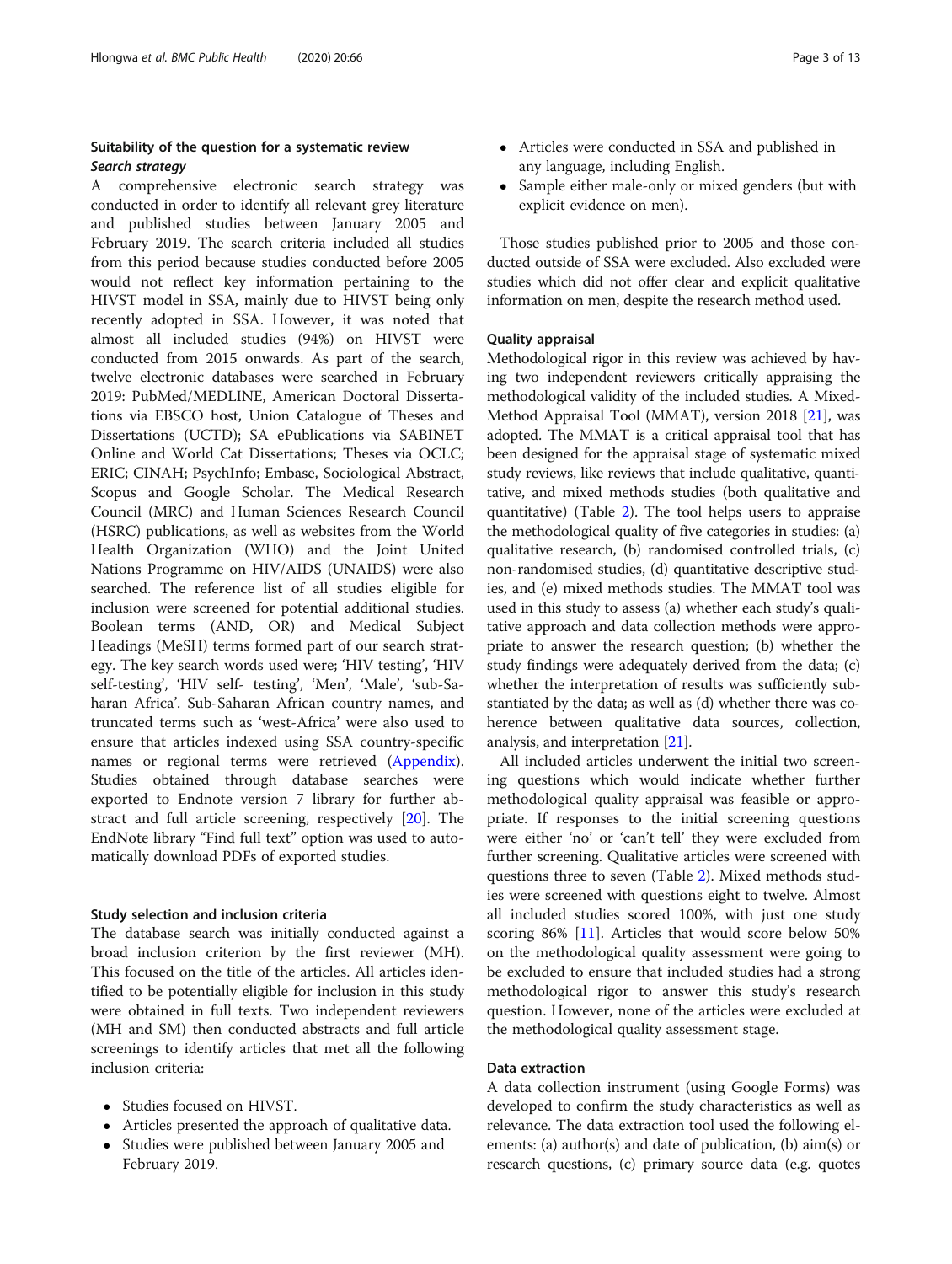<span id="page-3-0"></span>Table 2 Methodological quality assessment

| - . - <i>.</i><br>$-1$ and $-1$ |    |    |                |     |                |                |     |     |     |     |     |     |       |
|---------------------------------|----|----|----------------|-----|----------------|----------------|-----|-----|-----|-----|-----|-----|-------|
|                                 | Q1 | Q2 | Q <sub>3</sub> | Q4  | Q <sub>5</sub> | Q <sub>6</sub> | Q7  | Q8  | Q9  | Q10 | Q11 | Q12 | Score |
| Chipungu et al., 2017           | У  | У  | n/a            | n/a | n/a            | n/a            | n/a | У   | У   | У   | У   | У   | 100%  |
| Choko et al., 2011              | У  | y  | n/a            | n/a | n/a            | n/a            | n/a | У   | У   | У   | У   | n   | 86%   |
| Indravudh et al., 2017          | У  | y  | n/a            | n/a | n/a            | n/a            | n/a | У   | У   | У   | У   | У   | 100%  |
| Ritchwood et al., 2019          | У  | y  | n/a            | n/a | n/a            | n/a            | n/a | У   | у   | У   | У   | V   | 100%  |
| Burke et al., 2017              | У  | y  | У              | y   | У              | y              | У   | n/a | n/a | n/a | n/a | n/a | 100/% |
| Choko et al., 2017              | У  | y  | y              | y   | y              | У              | y   | n/a | n/a | n/a | n/a | n/a | 100%  |
| Conserve et al., 2018           | У  | У  | У              | y   | У              | У              | У   | n/a | n/a | n/a | n/a | n/a | 100%  |
| Conserve et al., 2018           | У  | У  | У              | y   | У              | У              | У   | n/a | n/a | n/a | n/a | n/a | 100%  |
| Harichund et al., 2018          | У  | y  | У              | y   | y              | У              | У   | n/a | n/a | n/a | n/a | n/a | 100%  |
| Jennings et al., 2017           | У  | y  | У              | y   | У              | y              | У   | n/a | n/a | n/a | n/a | n/a | 100%  |
| Kelvin et al., 2016             | У  | y  | У              | y   | У              | У              | У   | n/a | n/a | n/a | n/a | n/a | 100%  |
| Knight et al., 2017             | У  | y  | y              | y   | y              | y              | y   | n/a | n/a | n/a | n/a | n/a | 100%  |
| Makusha et al., 2015            | У  | y  | y              | y   | У              | y              | y   | n/a | n/a | n/a | n/a | n/a | 100%  |
| Martinez Perez et al., 2016     | У  | У  | У              | У   | У              | У              | У   | n/a | n/a | n/a | n/a | n/a | 100%  |
| Matovu et al., 2018             | У  | у  | У              | y   | У              | У              | У   | n/a | n/a | n/a | n/a | n/a | 100%  |
| Ngure et al., 2017              | У  | y  | У              | y   | У              | У              | У   | n/a | n/a | n/a | n/a | n/a | 100%  |
|                                 |    |    |                |     |                |                |     |     |     |     |     |     |       |

\*Y yes; \*N no; C can't tell

Screening questions (for all types)

● Q1: Are there clear research questions?

● Q2: Do the collected data allow to address the research questions?

Qualitative

● Q3: Is the qualitative approach appropriate to answer the research question?

● Q4: Are the qualitative data collection methods adequate to address the research question?

● Q5: Are the findings adequately derived from the data?

● Q6: Is the interpretation of results sufficiently substantiated by data?

● Q7: Is there coherence between qualitative data sources, collection, analysis and interpretation?

Mixed methods

● Q8: Is there an adequate rationale for using a mixed methods design to address the research question?

● Q9: Are the different components of the study effectively integrated to answer the research question?

● Q10: Are the outputs of the integration of qualitative and quantitative components adequately interpreted?

● Q11: Are divergences and inconsistencies between quantitative and qualitative results adequately addressed?

● Q12: Do the different components of the study adhere to the quality criteria of each tradition of the methods involved?

from individuals), (d) study population, (e) mean age of participants, (f) gender, (g) percentage of women, (h) percentage of men, (i) geographic setting (rural/urban), (j) study design, (k) type of Intervention and outcomes, (l) most relevant finding, (m) most significant finding, (n) study limitations and implications, as well as (o) interpretations and conclusions from the authors.

#### Qualitative synthesis

A thematic synthesis approach that broadly followed the theory outlined by Thomas and Harden (2008) for systematic reviews [\[22\]](#page-11-0) was used. The theory was developed to address systematic review questions relating to interventions need, appropriateness and acceptability, and effectiveness while ensuring that the key principles developed in systematic reviews were not compromised [[22\]](#page-11-0). Using NVivo version 11 software [[23\]](#page-11-0), two independent reviewers (MH and SM) followed the three stages outlined by the thematic synthesis theory: (a) coded the findings of the included studies line-by-line; (b) organised these free codes into related areas to

construct descriptive themes; and (c) developed analytical themes [[22\]](#page-11-0). The outcome of coding was verified and discussed with TM-T, a senior researcher and lecturer who also co-authored the manuscript. The process of cross-checking the outcome of coding involved a thorough discussion on the key components of each included article, such as the study aim, setting, number of participants, data analysis method, main findings (themes), limitations, and conclusions.

#### Results

The electronic search strategy identified 21,184 references (Fig. [1\)](#page-4-0), which were screened for titles. 18,824 articles were not selected during the database search stage because they did not meet the inclusion criteria. Fourteen duplicates were removed, leaving 2346 articles which were screened for abstracts. A total of 2294 articles were removed at the abstract screening stage because they formed part of the exclusion criteria (i.e. those published prior to 2005, those conducted outside of SSA, and those without qualitative information on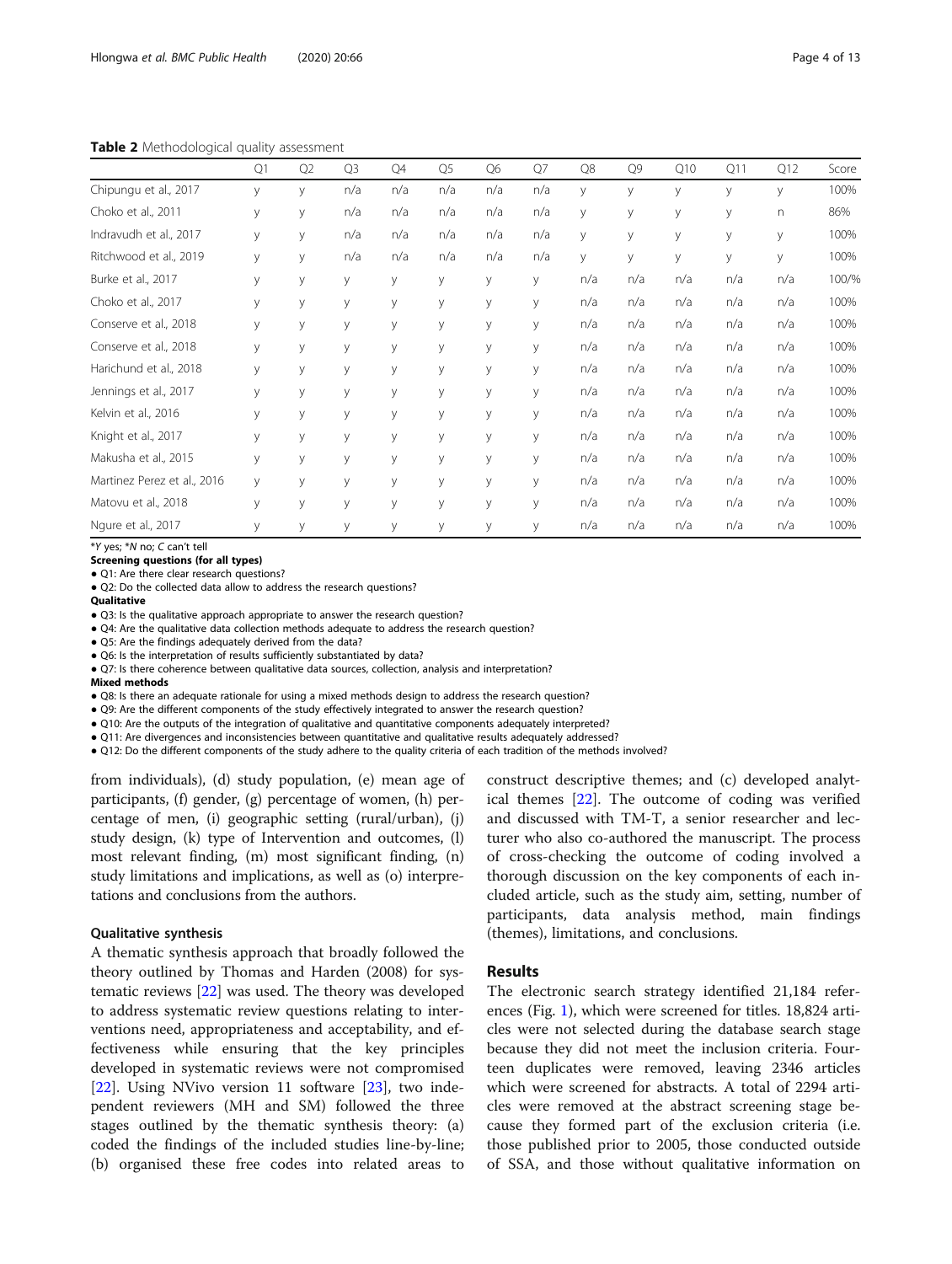

<span id="page-4-0"></span>

men). The researchers further screened 52 full-text articles and excluded 36 of them for the following reasons: eight were quantitative, four were opinion/commentary papers, four were study protocols, and 20 did not present evidence on men in SSA. Therefore, sixteen articles met our inclusion criteria and were included in the quality assessment stage.

#### The characteristics of included studies

As a result of the research method used (qualitative or mixed methods), qualitative data from the sixteen included studies were extracted. The included studies were conducted in the following countries: Zambia [\[24](#page-11-0)], Malawi [[11](#page-10-0), [25](#page-11-0)], South Africa [\[12](#page-10-0), [26](#page-11-0)–[30\]](#page-11-0), Tanzania [[31](#page-11-0)–[33](#page-11-0)], Uganda [\[34](#page-11-0), [35\]](#page-11-0), Zimbabwe and Malawi [\[36](#page-11-0)], and Kenya [[37\]](#page-11-0). Twelve studies were predominantly qualitative and four were mixed methods. Quantitative data was not analysed because it was not relevant. Six studies had samples containing males only and ten containing males and females. The samples were predominantly users of HIVST. The search criteria focused on studies published from January 2005 to February 2019, with 94% of the included studies having been published from 2015 onwards. This was expected, given the fact that HIVST is still in the development stage in SSA. The characteristics of the included studies are shown in Table [3.](#page-5-0)

#### Key themes

The following main themes emerged from the included studies: knowledge of HIVST; acceptability of HIVST; the need for HIVST counselling; confidentiality of HIVST; the convenience of HIVST; and the accuracy of HIVST.

#### Knowledge of HIVST

Evidence on knowledge of HIVST was reported on in four articles [\[12,](#page-10-0) [31](#page-11-0)–[33](#page-11-0)]. In two studies conducted in Tanzania, the majority of the men had no prior knowledge of HIVST [[31,](#page-11-0) [32](#page-11-0)]. Poor knowledge of HIVST was also noted in another study conducted in South Africa [\[12\]](#page-10-0).

"I have not heard about it (HIVST). For me, I would not have thought that this is something that you can have access to so easily"  $[12]$  $[12]$ , p. 3].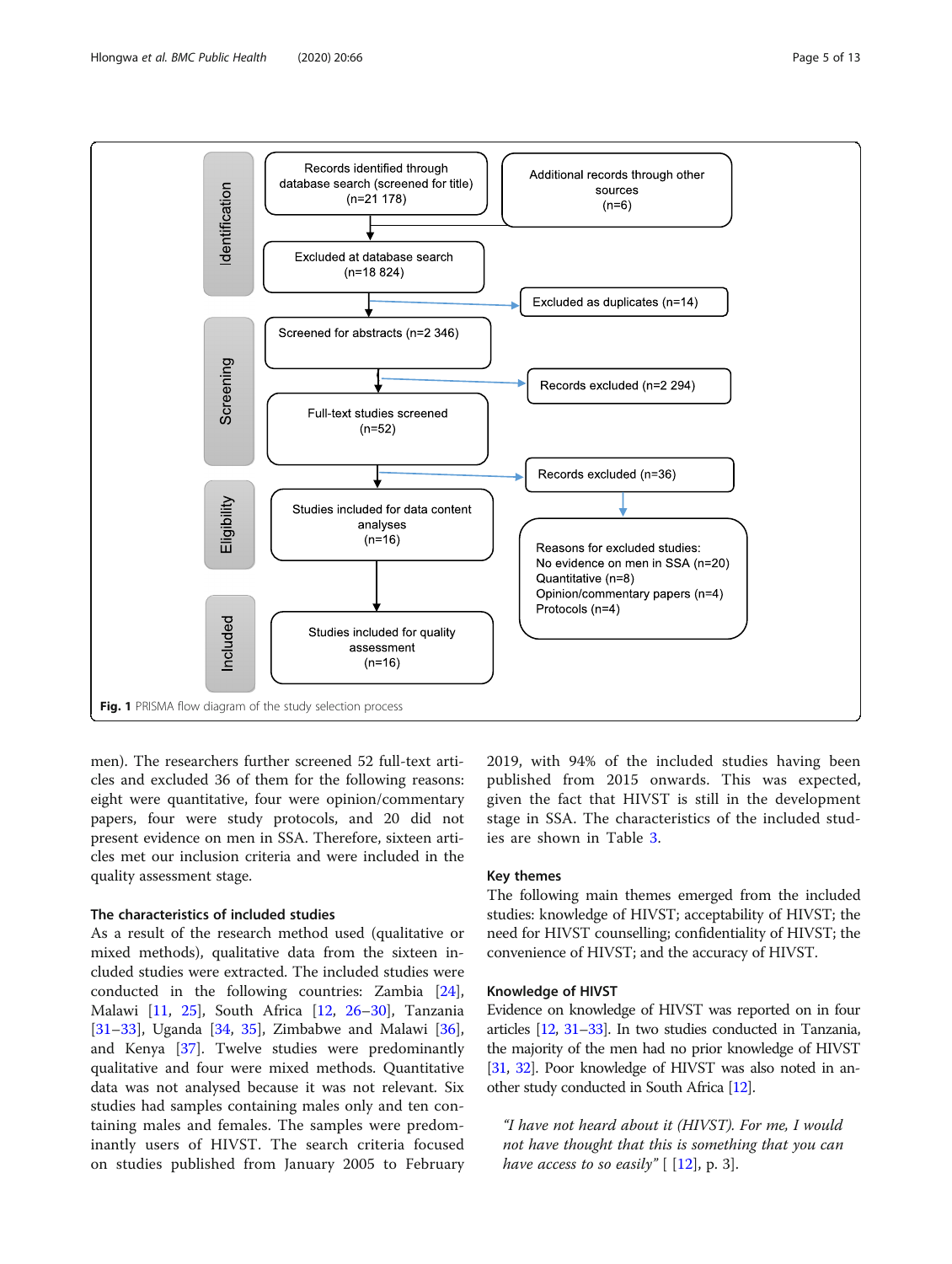#### <span id="page-5-0"></span>Table 3 Characteristics of included studies

| Author &<br>year             | Country              | Study aim                                                                                                                                                                                                                                                                                                     |                       | Sample Number of<br>participants                                                                                                             | Age group                                                     | Research Method                                                                                          |
|------------------------------|----------------------|---------------------------------------------------------------------------------------------------------------------------------------------------------------------------------------------------------------------------------------------------------------------------------------------------------------|-----------------------|----------------------------------------------------------------------------------------------------------------------------------------------|---------------------------------------------------------------|----------------------------------------------------------------------------------------------------------|
| Burke et al., Uganda<br>2017 |                      | To examine values and preferences related<br>to HIVST among community members and<br>health care providers in both mainland<br>and high-risk fishing populations, including<br>with sex workers and fishermen, in Rakai<br>District, Uganda                                                                   | Males<br>&<br>females | Interviews:<br>$11 -$ females<br>$10 - males$<br>12 healthcare<br>providersFGDs: 30 -<br>males<br>25 - females                               | <b>Not</b><br>specified                                       | Qualitative (interviews<br>& focus group<br>discussions)                                                 |
| Chipungu<br>et al., 2017     | Zambia               | To examine the intention to link to care<br>amongst potential HIVST users and the<br>suitability of three linkage to care<br>strategies in Lusaka Province, Zambia                                                                                                                                            | Males<br>&<br>females | Quantitative: 1617<br>(60% females, 40%<br>males) Qualitative: 64<br>participants                                                            | 16-49 years                                                   | Mixed methods:<br>Quantitative (cross<br>sectional survey) &<br>qualitative (focus<br>group discussions) |
| Choko<br>et al., 2011        | Malawi               | To investigate the potential of supervised<br>oral HIV self-testing in Blantyre, Malawi.                                                                                                                                                                                                                      | Males<br>&<br>females | Quantitative:<br>147 - females<br>$136 - males$<br>Qualitative: 72<br>participants (6 groups<br>of 12 participants<br>each)                  | Median<br>$age = 27$<br>years                                 | Mixed methods:<br>Quantitative (cross-<br>sectional) & qualitative<br>(interviews)                       |
| Choko<br>et al., 2017        | Malawi               | To describe the views of pregnant women<br>and their male partners on HIV self-test kits<br>that are woman-delivered, alone or with<br>an additional intervention.                                                                                                                                            | Males<br>&<br>females | 31- females<br>$31 -$ males                                                                                                                  | Median age<br>for men:<br>28.5 years;<br>women:<br>23.5 years | Qualitative (focus<br>group discussions &<br>in-depth interviews)                                        |
| Conserve<br>et al., 2018     | Tanzania             | To investigate the reasons and strategies<br>men used to encourage their peers to test<br>for HIV and the outcomes in order to<br>inform the development of a social<br>network-based HIVST intervention for men<br>called STEP (Self-Testing Education and<br>Promotion)                                     | Males                 | 23                                                                                                                                           | Mean age:<br>27.3 years                                       | Qualitative (interviews)                                                                                 |
| Conserve<br>et al., 2018     | Tanzania             | To assess men's attitudes and personal<br>agency towards HIV self-testing (HIVST)<br>and confirmatory HIV testing in order to<br>inform the development of the Tanzania<br>STEP (Self-Testing Education and<br>Promotion) Project, a peer-based HIV<br>self-testing intervention for young men in<br>Tanzania | Males                 | 23                                                                                                                                           | Mean age:<br>27.3 years                                       | Qualitative (interviews)                                                                                 |
| Harichund<br>et al., 2018    | South<br>Africa      | To assess whether men or women in KwaZulu-<br>Natal displayed a higher acceptance of HIVST and<br>also explored factors that influenced and<br>motivated their acceptability.                                                                                                                                 | Males<br>&<br>females | 12 -males;<br>28 -females                                                                                                                    | men: 19-37<br>years;<br>women: 18-<br>37 years                | Qualitative (in-depth<br>interviews, Focus<br>group discussions)                                         |
| Indravudh<br>et al., 2017    | Malawi &<br>Zimbabwe | To identify young people's preferences for HIV self- Males<br>testing (HIVST) delivery, determines the relative<br>strength of preferences and explores underlying<br>behaviours and perceptions to inform youth-<br>friendly services in southern Africa                                                     | &<br>females          | 68 - females<br>54 – males<br>Qualitative:<br>8-female interviews<br>(60 FGDs participants)<br>7 - male interviews<br>(47 FGDs participants) | 16-25 years                                                   | Mixed methods:<br>Qualitative (interviews<br>& focus group<br>discussions); &<br>experiments             |
| Jennings<br>et al., 2017     | Tanzania             | To assess perceived costs saved and costs incurred Males<br>from use of HIVST kits in infrequently- or never-<br>tested Tanzanian men.                                                                                                                                                                        |                       | 23                                                                                                                                           | 15 years &<br>older                                           | Qualitative (interviews)                                                                                 |
| Kelvin<br>et al., 2016       | South<br>Africa      | To document opinions about self-administered at-<br>home oral HIV testing                                                                                                                                                                                                                                     | Males<br>&<br>females | 10 - females<br>10 - males                                                                                                                   | 18 years &<br>older                                           | Qualitative (interviews)                                                                                 |
| Knight<br>et al., 2017       | South<br>Africa      | To assess the perceived usability and acceptability<br>of HIVST among lay users using several self-test<br>prototypes.                                                                                                                                                                                        | Males<br>&<br>females | 27 - females;<br>$23 - males$                                                                                                                | 18 years &<br>older                                           | (Qualitative<br>(interviews)                                                                             |
| Makusha<br>et al., 2015      | South<br>Africa      | To explore: interest in HIV self-testing; potential<br>distribution channels for HIV self-tests to target                                                                                                                                                                                                     | Males<br>&            | 2: Government<br>Officials; 4: NGOs; 2:                                                                                                      | 18 years &<br>older                                           | Qualitative (in-depth<br>interviews)                                                                     |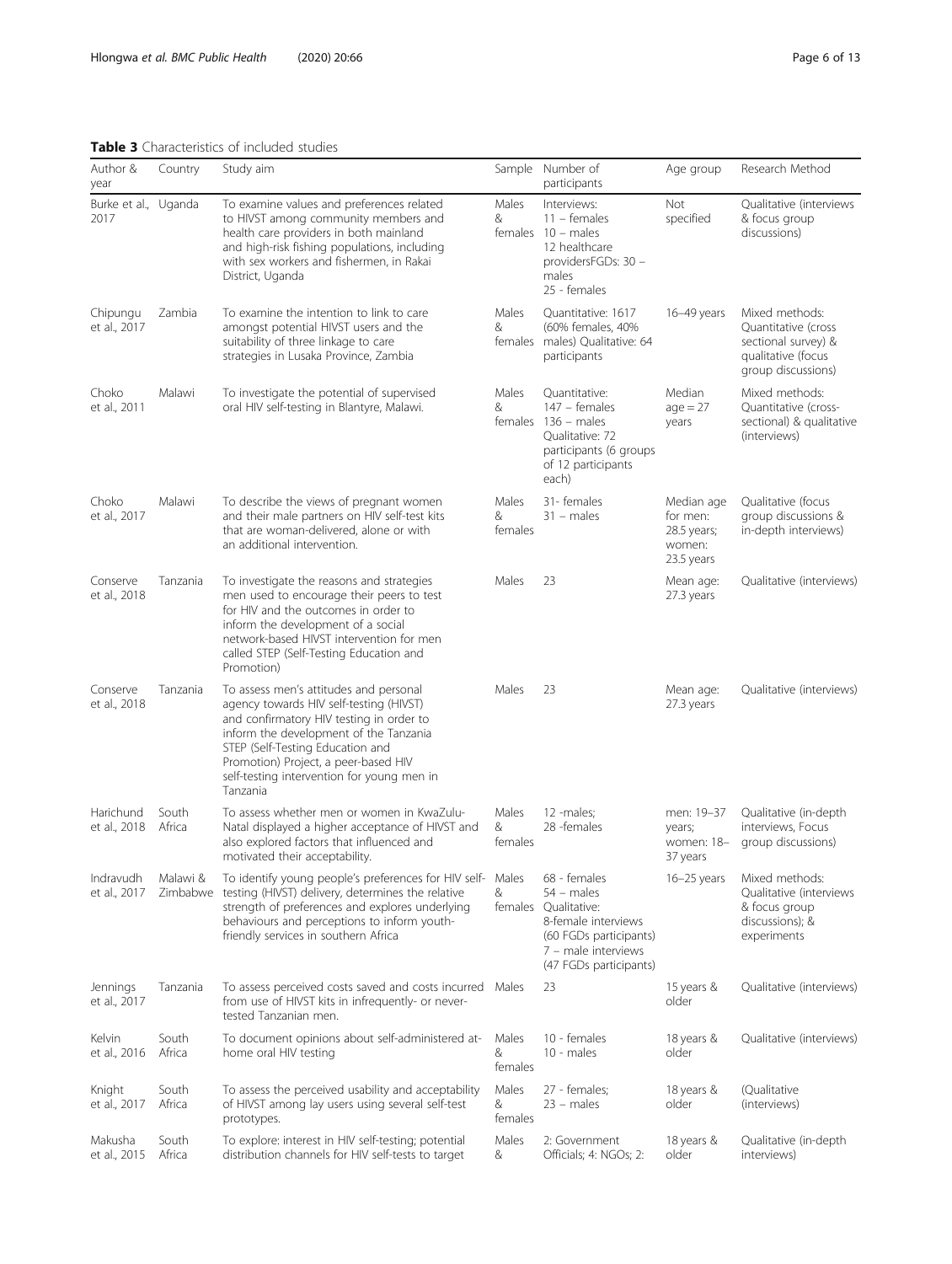#### Table 3 Characteristics of included studies (Continued)

| Author &<br>year                  | Country         | Study aim                                                                                                                                                                                                                           | Sample                | Number of<br>participants                                                                                                                                       | Age group           | Research Method                                                                          |
|-----------------------------------|-----------------|-------------------------------------------------------------------------------------------------------------------------------------------------------------------------------------------------------------------------------------|-----------------------|-----------------------------------------------------------------------------------------------------------------------------------------------------------------|---------------------|------------------------------------------------------------------------------------------|
|                                   |                 | groups; perception of requirements for diagnostic<br>technologies that would be most amenable to<br>HIV self-testing and opinions on barriers and<br>opportunities for HIV-linkage to care after<br>receiving positive test results | females               | Donors; 3 Academic<br>Researchers; 1 Int.<br>stakeholder                                                                                                        |                     |                                                                                          |
| Martinez<br>Perez et al.,<br>2016 | South<br>Africa | To examine the feasibility and acceptability of<br>unsupervised oral self-testing for home use in<br>an informal settlement of South Africa.                                                                                        | Males                 | 11 - females:<br>9 - males                                                                                                                                      | 18 years &<br>older | Qualitative (couple<br>interviews, in-depth in-<br>terviews, focus group<br>discussions) |
| Matovu<br>et al., 2018            | Uganda          | To explore HIVST perceptions, delivery strategies,<br>and post-test experiences among pregnant<br>women and their male partners in Central Uganda.                                                                                  | Males                 | 17 - females;<br>$15 - males$                                                                                                                                   | 18 years &<br>older | Qualitative (in-depth<br>interviews)                                                     |
| Ngure<br>et al., 2017             | Kenya           | To address key questions on feasibility,<br>acceptability and use of HIV self-testing among<br>HIV-uninfected persons initiating PrEP                                                                                               | Males                 | 10 - females;<br>20 - males                                                                                                                                     | 27-38 years         | Qualitative (in-depth<br>interviews; focus group<br>discussion) &<br>qualitative         |
| Ritchwood<br>et al., 2019         | South<br>Africa | To elucidate concerns and issues regarding HIVST<br>rollout among South African youth                                                                                                                                               | Males<br>&<br>females | Phase 1 (FGDs):<br>16 females;<br>19 males.<br>Phase 2a<br>(Observations):<br>10 females;<br>10 males<br>Phase 2b<br>(Observations):<br>20 females;<br>20 males | 18-24 years         | Mixed methods:<br>Qualitative (focus<br>group discussions) &<br>observations             |

Poor knowledge of HIVST did not vary depending on whether a country was implementing HIVST or not. Although this was the case, once the participants became aware of its benefits, they were willing to utilise HIVST

after it was introduced to them and promote its use among their peers [\[12,](#page-10-0) [31](#page-11-0)]. Some male participants indicated the need to conduct HIVST awareness campaigns to increase HIVST knowledge and ensure the successful implementation [[32](#page-11-0), [33](#page-11-0)], as illustrated by one participant in Tanzania:

"First, before distributing those test kits there should be a seminar, educating each Tanzanian in general for them to know how to use the kit and then getting the results and what to do after that, this will make someone more aware" [ [[32](#page-11-0)], p. 9].

Such campaigns may be conducted at community levels as well as in person, at clinics or via pamphlets, or through media channels such as television, radio, and newspapers [[32\]](#page-11-0).

#### Acceptability of HIVST

The evidence on acceptability was reported on in nine studies [\[11,](#page-10-0) [12,](#page-10-0) [25](#page-11-0), [26,](#page-11-0) [31](#page-11-0)–[34](#page-11-0), [37\]](#page-11-0). The majority of men showed a willingness to use HIVST in studies conducted in Malawi  $[11]$ , Tanzania  $[32, 33]$  $[32, 33]$  $[32, 33]$  $[32, 33]$ , South Africa  $[26]$ , and Kenya [\[37\]](#page-11-0), with most of the participants having

administered HIVST in the past in Tanzania [\[33\]](#page-11-0). The oral HIVST was preferred over finger-pricking [[26](#page-11-0)], although respondents agreed that HIVST, in general, was easy to use [\[26,](#page-11-0) [37\]](#page-11-0). One male participant in South Africa stated:

"It was easy and good. Well, initially I was a bit nervous because I was just starting. But now I'm getting more comfortable because I've seen how it works" [ [\[26](#page-11-0)], p. 4].

The acceptability of HIVST was not influenced by participants' prior knowledge nor awareness of HIVST [[12,](#page-10-0) [32\]](#page-11-0) and did not significantly vary by age, marital status, level of education, or socio-economic status [[11\]](#page-10-0). Some men further indicated that they would recommend HIVST to friends and family members [\[11](#page-10-0)]. Others thought that their friends who generally resisted HIV testing would be encouraged to try the HIVST model [[31\]](#page-11-0), especially because this HIV testing model could be perceived as addressing the barriers associated with the clinic-based HIV testing model [\[25](#page-11-0)], as expressed by one male participant in South Africa:

"I would rather not go to the clinic once I know how to use it I can then test myself"  $[26]$  $[26]$ , p. 4].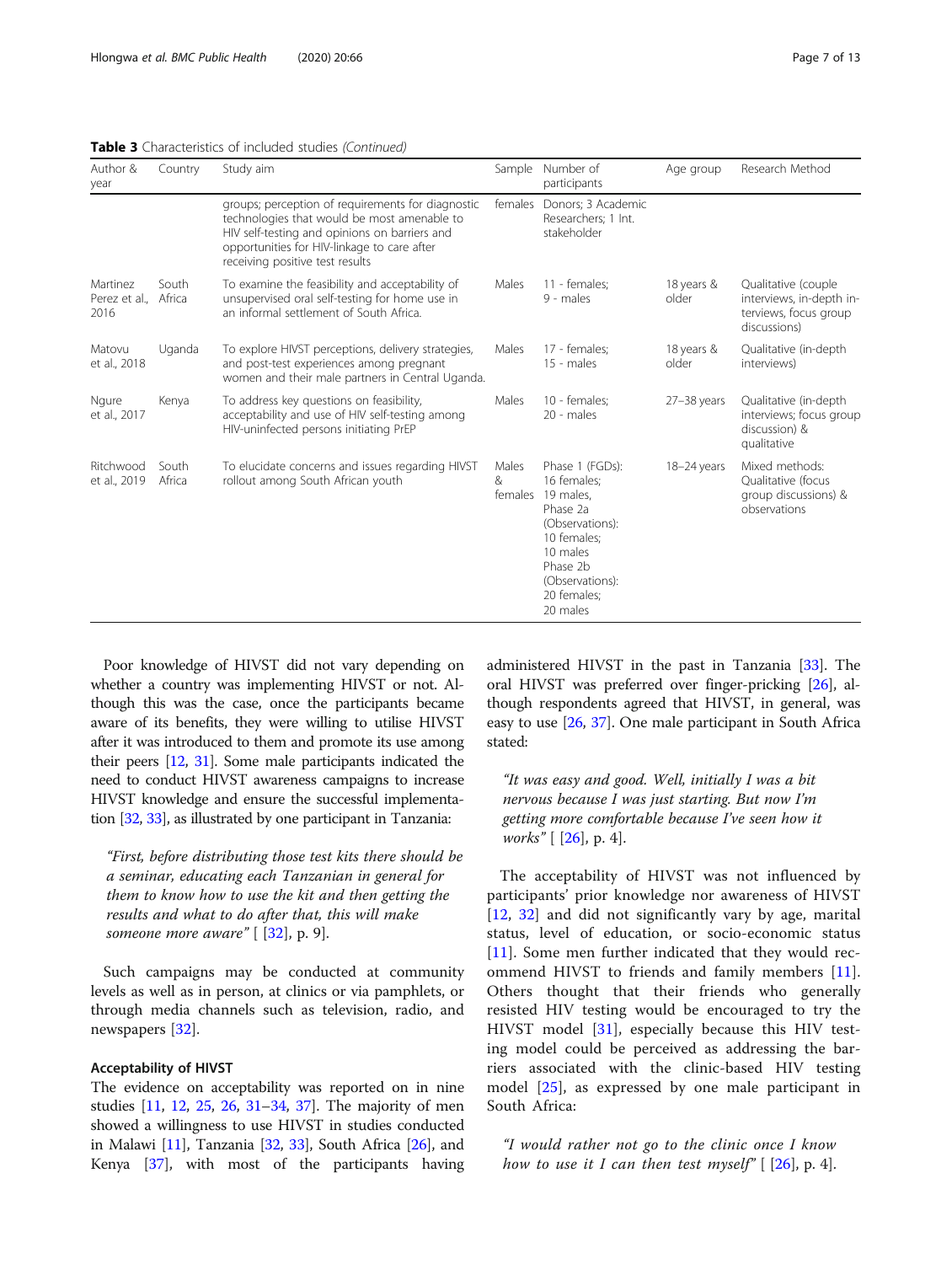Also, using women who attend ANC clinics to deliver HIVST to their male partners has been seen to be acceptable by men in Uganda and Malawi, and it is perceived to improve partner and couples' HIV testing [[25,](#page-11-0) [34\]](#page-11-0).

"I feel like it's acceptable because maybe the day that the woman wants to go to ANC clinic you might not be able to escort her, so she can just bring you the test kits when she is coming back from ANC and the next time she is going for ANC then you can go together"  $[25]$  $[25]$ , p. 4].

#### Need for HIVST counselling

The evidence on the importance of counselling prior to using HIVST was reported in eleven articles [\[12](#page-10-0), [24](#page-11-0)–[32](#page-11-0), [35\]](#page-11-0). Studies conducted in Zambia, South Africa, Tanzania, and Malawi indicated that conducting pre-test and post-test counselling is crucial to address potential psychological and physical harm because people are likely to react differently to HIV positive test results. Some may become suicidal or initiate verbal or physical partner violence due to their fear and/or poor knowledge of how to manage the HIV positive result [[24](#page-11-0), [25](#page-11-0), [29](#page-11-0), [30](#page-11-0), [32\]](#page-11-0). Below are some comments made by male participants in Zambia and South Africa:

"If a person is positive, they need to find people who can help [them], so that they can be comforted and not have the feeling of saying 'why have I been found positive or what can I do?'.. . Others commit suicide and they tell themselves they are better off dying than suffering with the illness. So, they should be counselled so that they can understand"  $[24]$  $[24]$  $[24]$ , p. 8].

"I will just take the rope and hang myself because I know there is no one who will shout at me. Even if I'm crying, no one will comfort me, but here are things [ARVs] to prevent [death] and even the government is bringing the pills and you can prevent [death] with them … because the disease doesn't kill you if you can go to the counsellors, the counsellor will tell you that okay, alright, you have the disease and the disease doesn't kill you" [ [\[29](#page-11-0)], p. 8].

Studies conducted in Malawi, Tanzania, Uganda, and South Africa also supported the importance of pre- and post- HIV counselling for men to ensure that men are not left isolated [[11](#page-10-0), [12](#page-10-0), [26](#page-11-0), [28](#page-11-0), [29](#page-11-0), [31](#page-11-0), [35](#page-11-0)]. The pre-HIVST counselling would likely assess men's readiness to respond to a potential HIV positive test outcome [\[32\]](#page-11-0). Some men, as noted in the comment made by males in Tanzania, indicated that they would educate their peers to take necessary steps, like seeing a healthcare worker for confirmatory re-sults, as well as starting ART treatment [[31](#page-11-0)]:

"If it will not be possible to check pressure then there is another way where you look at how the person is... Through conversation with the client you are needed to look at him and say that from my questions and his responses is he not going to commit suicide if we give him this instrument"  $[$  [\[32](#page-11-0)], p. 4].

"I will advise him by telling him that it's alright you have tested yourself alone but you cannot stay alone you must go to the doctors to be counselled"  $[31]$  $[31]$ , p. 1192].

While men acknowledged the importance of pre-HIVST counselling, most did not desire the face-to-face counselling with healthcare providers [[11,](#page-10-0) [12](#page-10-0)], but appreciated alternative forms of counselling that would maintain their privacy, such as sharing information via mobile test messaging services, paper-based counselling information, or phone calls [[26\]](#page-11-0). Despite these preferred methods of counselling, one male from the nongovernmental organisation (NGO) sector in South Africa emphasised that HIVST poses challenges as far as counselling is concerned and that there should not be any HIV testing without counselling, as this is an important component for HIV self-testers:

"But most important... we need to ensure there will be constant access to counselling. We should not undermine the value of counselling. That is why whenever we talk about HIV testing, or whatever the case might be, we talk HIV counselling and testing...You will never find HIV testing that does not have the C, so the C for me is a crucial part"  $[27]$ , p. 5].

#### Confidentiality of HIVST

The HIV self testing model and confidentiality were discussed in eight articles [\[12](#page-10-0), [25](#page-11-0)–[28,](#page-11-0) [31,](#page-11-0) [32,](#page-11-0) [37](#page-11-0)]. Due to a perceived lack of privacy, confidentiality, and the stigma in healthcare facilities, men believed that the HIVST presented a feasible alternative for them to test for HIV [[12,](#page-10-0) [25](#page-11-0), [26,](#page-11-0) [31,](#page-11-0) [32](#page-11-0), [37\]](#page-11-0). Privacy and confidentiality were primary reasons men preferred HIVST [[31](#page-11-0)], as noted by a male participant in a study conducted in Tanzania:

"It will give people privacy as you can take it and go test anywhere in privacy as most of the time people fear going to health clinics as they may meet someone they know or they know a worker there who after testing might go spread the results"  $[$  [[31\]](#page-11-0), p. 1191].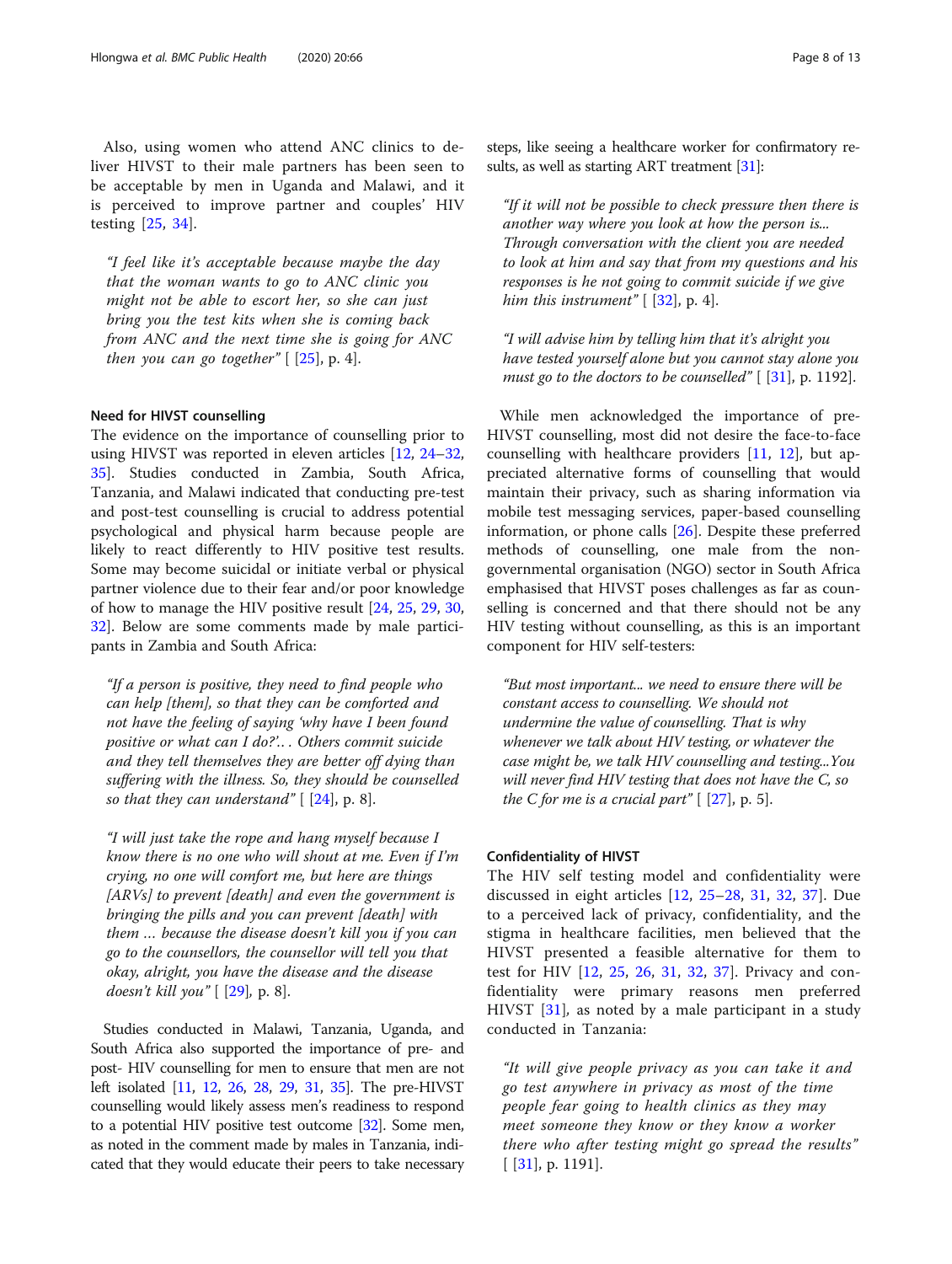In addition to that, some men preferred HIVST so that they could know their own HIV test results first, especially if they have had multiple sexual partners, as revealed by a male participant in Malawi:

"… you just go out secretly and follow the method and right there it's as easy as drinking a glass of water. You quickly place it in the bottle and hide it since you want to check yourself first (participants laugh). When the results are out you will check them, and you will know the outcome yourself *right?"* [ $[25]$  $[25]$  $[25]$ , p. 4].

While HIVST seems to be beneficial for men, a study conducted in South Africa cautioned that there still remains challenges where men have to collect HIVST kits at healthcare facilities when this programme is upscaled. The suggestion was that it was important to establish distribution points, especially to encourage men to utilise the programme [[12\]](#page-10-0).

#### Convenience of HIVST

Evidence of the convenience of HIVST was reported in nine studies [[12,](#page-10-0) [26,](#page-11-0) [29](#page-11-0), [32](#page-11-0)–[37\]](#page-11-0). Specifically, men preferred HIVST because it was viewed as efficient and convenient [\[26](#page-11-0), [29,](#page-11-0) [32](#page-11-0), [33,](#page-11-0) [37](#page-11-0)]. It was also a non-disruptive testing option [\[33](#page-11-0)], especially important for those men who, due to long working hours, had difficulty attending clinic settings [[12,](#page-10-0) [32](#page-11-0)–[34](#page-11-0), [36](#page-11-0)]. A clinic setting was also perceived as being time-consuming, as a result of long queues, waiting times [[12](#page-10-0)], and travelling [\[33](#page-11-0)]. As noted by male participants in South Africa, Kenya, and Uganda:

"It's convenient, you don't have to go to the clinic and be in a long line, and end up not getting tested in the end, because they work within certain time frames for certain services"  $[12]$  $[12]$ , p. 4].

"I think it is right because sometimes there are queues at clinics. And also I am afraid that people will see me in that queue and know that I came for HIV test whereas at home it is easy and everything you do is your secret"  $[26]$  $[26]$ , p.4].

"With HIV self-testing you do not require any bus fare, anytime you can just test yourself"  $[37]$ , p.6].

Therefore, the convenience of HIVST stems from the fact that men can easily use HIVST kits at their own convenience, as well as in the comfort of their homes [[34\]](#page-11-0). This addresses the gap posed by a lack of time to attend clinic settings [\[34](#page-11-0)].

#### Accuracy of HIVST

The accuracy of HIVST was discussed in five articles [[30,](#page-11-0) [32](#page-11-0)–[34](#page-11-0), [37](#page-11-0)]. Due to the fact that HIVST requires a confirmatory HIV test, this reduces trust in the HIVST results [[32\]](#page-11-0), as some men remained sceptical whether or not the HIVST can really test for HIV, especially in instances where saliva is used (oral) instead of a blood sample:

"I asked myself 'is this really true'? Can really a person just get that 'spoon' [the kit] and pass it on the gum and then. .. [he spreads his hands] and test for HIV?" [ [[34\]](#page-11-0). p.4].

Due to doubts about the accuracy of HIVST, some men believed that a clinic setting was actually a better choice for HIV testing because they do not believe that HIVST results are accurate.

"How sure are you about this kit? I don't trust this kit. Why should I have to go back to the clinic and get tested again after using [the HIVST kit] and [to potentially] test positive? I cannot use [the HIVST]. I'd rather go to the clinic and use blood test, not [the blood  $HIVST$ " [ [[30\]](#page-11-0), p.6].

Men who are not well-educated were perceived to have a high risk of misinterpreting or getting inaccurate results due to their poor capacity to administer the HIVST kit [[32,](#page-11-0) [33](#page-11-0)], this was illustrated by a male participant from Tanzania:

"That is the challenge which I will get as I will not be confident as if I will go to the hospital … I mean I will not be more confident that the instrument has shown correctly the results.. . Perhaps there may be a certain mistake which I have made or there may be something which I have done wrong … Because I may do it wrong and it shows me that I am HIV negative while I am HIV positive, so don't trust myself"  $[32]$  $[32]$ , p.8].

However, men's attitudes towards seeking an HIV confirmatory test based on the results of HIVST was high:

"Truly if I see two lines have appeared I will be ready to move from this place to the responsible place to verify my results"  $[32]$  $[32]$ , p.8].

Although very low in numbers, some men indicated that they would not seek HIV confirmatory test after the HIVST and linkage to ART treatment due to confidentiality and stigma concerns posed by attending the clinic setting [\[32\]](#page-11-0).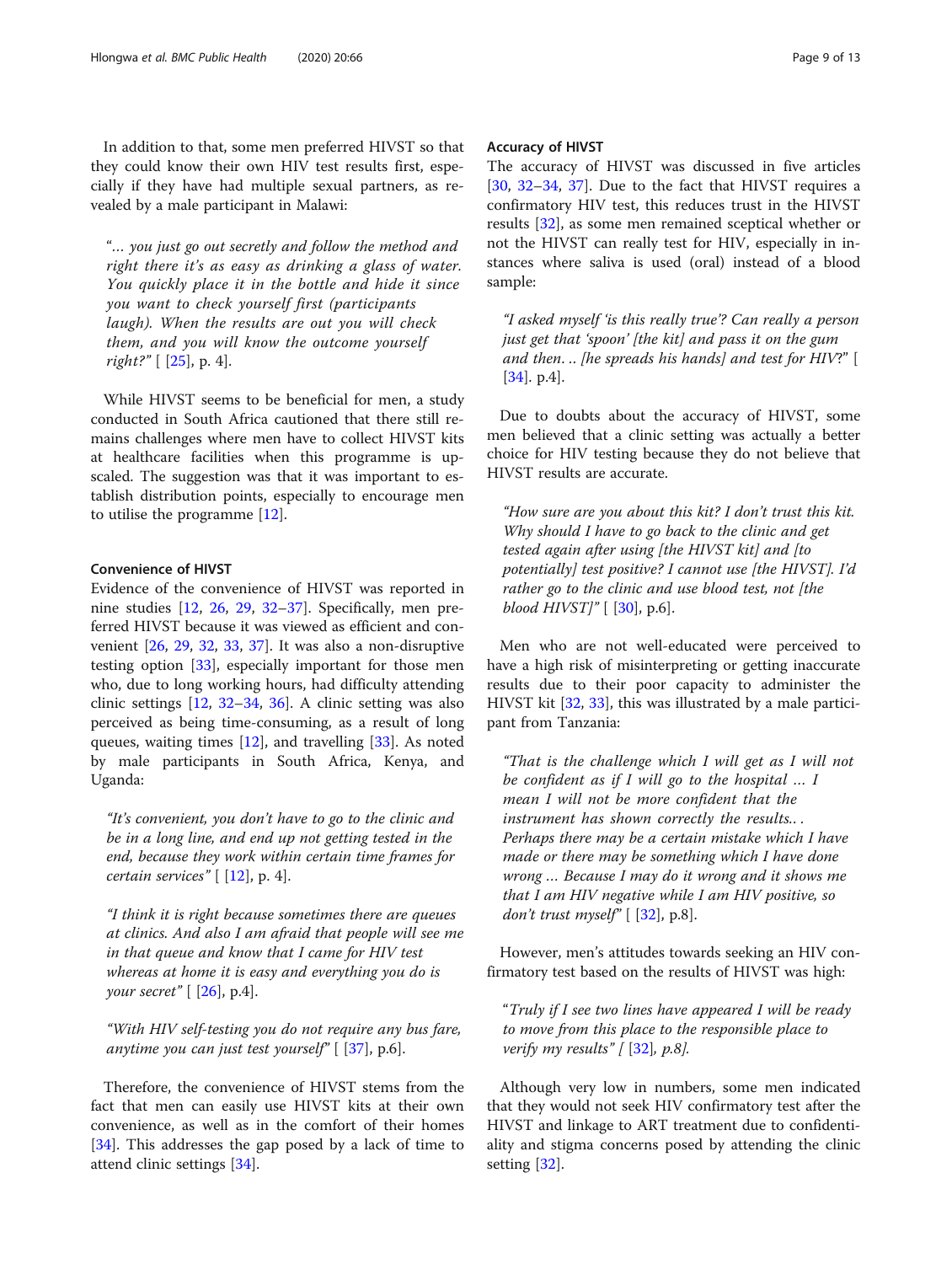#### **Discussion**

This study revealed evidence regarding men's perspectives on HIVST in SSA. The results show that men's knowledge of HIVST remains low in SSA, despite the high acceptability shown when the HIVST was introduced. The study also found that while HIVST provided men with alternative testing model, given its confidentiality and convenience, there remained issues as far as pre- and post-counselling, given the potential psychological and physical harm resulting from different reactions to HIV positive test results. Due to their low confidence in administering HIVST and the use of saliva to test for HIV (oral HIV test), some men do not trust the accuracy of HIVST results. This suggests the importance of educating men about the HIVST model.

While several studies have documented the high acceptance of HIVST among populations [\[16,](#page-11-0) [38](#page-11-0)–[40\]](#page-11-0) and its convenience [[41,](#page-11-0) [42\]](#page-11-0), this, to our knowledge, is the first systematic review and meta-synthesis to assess men's perspectives on HIVST in SSA. While education is key to changing men's perspectives and improving HIV knowledge, this study further revealed that HIV self-testing is critical to addressing issues of confidentiality and convenience [\[9,](#page-10-0) [16](#page-11-0), [43](#page-11-0), [44\]](#page-11-0). Therefore, this strategy is key to supporting the UNAIDS plans aimed at addressing masculinity issues, one of which is men's engagement in HIV testing [\[45\]](#page-11-0).

The findings of this study, consistent with the findings of other studies conducted in resource-limited settings, revealed that, given the many barriers associated with HIV testing in a clinic setting, more men preferred to engage themselves with HIV testing services that were conducted outside this setting [\[16,](#page-11-0) [46](#page-11-0)–[51](#page-11-0)]. In addition to that, the HIVST model further empowers young people and sexually active individuals to be independent and have the option to choose the location and timing of the test and to control the disclosure of their results [\[36\]](#page-11-0). This review further revealed that the oral HIVST model is acceptable among men, supporting the findings of other studies conducted among other study populations in different settings [\[11](#page-10-0), [52](#page-11-0)]. Like other studies in different settings, this study also found similar concerns regarding the need for HIVST counselling [\[53,](#page-11-0) [54\]](#page-11-0), as well as the potential for incorrect interpretation of HIV self-testing results [[55](#page-11-0)]. Notwithstanding the concerns that men raised, the findings support the theory that the HIVST model has the potential to increase the uptake of HIV testing, especially among men. However, the concerns mentioned above need to be addressed.

#### Strengths and limitations

Although the searches included a wide range of databases, the overall search strategy may have been biased towards public health and social sciences. While the review included any article published in any language, our search was conducted using only English terms. Nevertheless, we believe that the search strategy was comprehensive in reviewing public health and social sciences literature on men's perspectives on HIVST in SSA. All included studies underwent quality appraisal using an approved tool, the MMAT. This review also included studies conducted in countries in SSA that are not implementing the HIVST initiative, however, these are not likely to have influenced our findings because similar patterns of men's perspectives on HIVST were observed across all the included studies conducted in different countries. Given that only a handful of studies met our inclusion criteria, the findings of this review may not be generalised across all men in SSA. However, understanding men's perceptions on HIVST is important.

#### Recommendations for future research

The study findings show that the HIVST has the potential to improve men's uptake of HIV testing in SSA [[56](#page-11-0)] as it has been shown to attract more men in similar settings [\[11](#page-10-0), [57](#page-11-0)–[59](#page-12-0)]. The research on HIVST is still in its infancy stages, especially in the SSA region. This is a reason why only a few studies met the inclusion criteria, which focussed specifically on men. Therefore, it is recommended that more studies should be conducted among men regarding HIVST. The focus on men's perspectives on HIVST is important to understand the challenges and opportunities as far as HIVST implementation is concerned.

#### Implications for practice

This study revealed that there is high acceptance of HIVST among men in SSA, although prior knowledge of HIVST was not widespread. This suggests the importance of implementing community-level campaigns aimed at educating men about HIVST, given the potential of this HIV testing strategy to attract hard-to-reach men. When the implementation of HIVST is up-scaled, the implementers should develop strategies aimed at ensuring that all potential HIVST users are counselled and supported to assess their readiness to use HIVST, as well as the potential psychological and physical risks associated with a positive HIV test result.

#### Conclusion

The introduction of the HIVST model is important for improving men's uptake of HIV testing services. While HIVST addresses men's barriers, such as confidentiality and convenience regarding attending clinic settings, there remains a gap in terms of HIVST counselling and accuracy, with the knowledge remaining poor among potential users. There also remains a gap in research to address the risks associated with HIVST testing strategies versus the potential benefits, especially among men in SSA.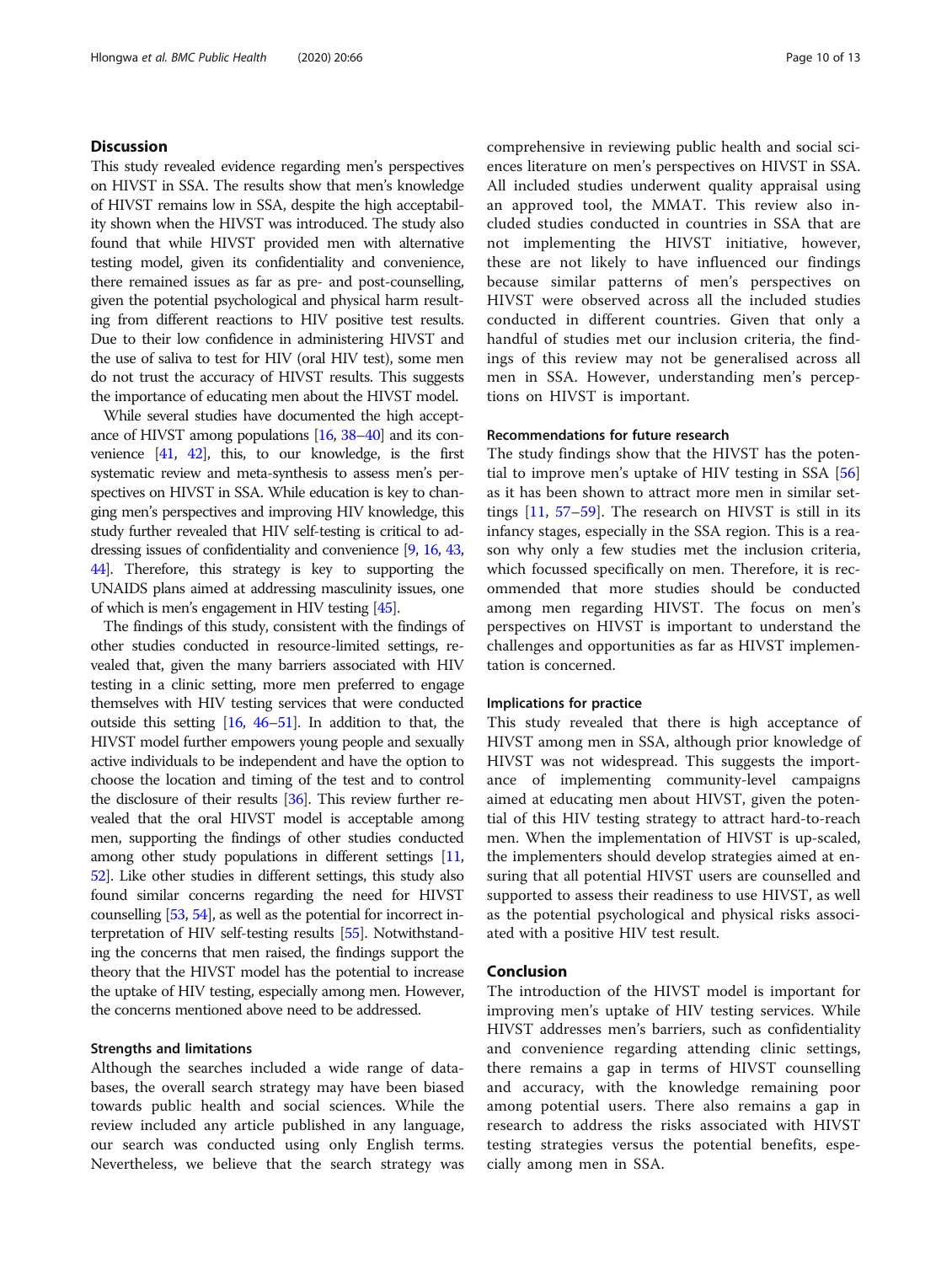#### <span id="page-10-0"></span>Appendix

#### Table 4 Sub-Saharan African search filter

#### PubMed

("hiv"[MeSH Terms] OR "hiv"[All Fields]) AND testing [All Fields]) OR (("hiv"[MeSH Terms] OR "hiv"[All Fields]) AND self-testing [All Fields])) OR (("hiv"[MeSH Terms] OR "hiv"[All Fields]) AND ("ego"[MeSH Terms] OR "ego"[All Fields] OR "self"[All Fields]) AND testing [All Fields])) AND ("men"[MeSH Terms] OR "men"[All Fields])) OR ("male"[MeSH Terms] OR "male"[All Fields])) AND ("africa"[MeSH Terms] OR "africa"[All Fields])) OR "Sub-Saharan Africa"[All Fields]) OR ("angola"[MeSH Terms] OR "angola"[All Fields])) OR ("benin"[MeSH Terms] OR "benin"[All Fields])) OR ("botswana"[MeSH Terms] OR "botswana"[All Fields])) OR ("burkina faso"[- MeSH Terms] OR ("burkina"[All Fields] AND "faso"[All Fields]) OR "burkina faso"[All Fields])) OR ("burundi"[MeSH Terms] OR "burundi"[All Fields])) OR ("cameroon"[MeSH Terms] OR "cameroon"[All Fields])) OR ("cabo verde"[MeSH Terms] OR ("cabo"[All Fields] AND "verde"[All Fields]) OR "cabo verde"[All Fields] OR ("cape"[All Fields] AND "verde"[All Fields]) OR "cape verde"[All Fields])) OR "Central African Republic"[All Fields]) OR ("chad"[- MeSH Terms] OR "chad"[All Fields])) OR ("comoros"[MeSH Terms] OR "comoros"[All Fields])) OR "Congo brazzaville"[All Fields]) OR "Democratic republic of congo"[All Fields]) OR "Cote d'Ivoire"[All Fields]) OR ("djibouti"[MeSH Terms] OR "djibouti"[All Fields])) OR "Equatorial Guinea"[All Fields]) OR ("eritrea"[MeSH Terms] OR "eritrea"[All Fields])) OR ("ethiopia"[- MeSH Terms] OR "ethiopia"[All Fields])) OR ("gabon"[MeSH Terms] OR "gabon"[All Fields])) OR ("gambia"[MeSH Terms] OR "gambia"[All Fields])) OR ("ghana"[MeSH Terms] OR "ghana"[All Fields])) OR ("guinea"[MeSH Terms] OR "guinea"[All Fields])) OR "Guinea-Bissau"[All Fields]) OR ("kenya"[MeSH Terms] OR "kenya"[All Fields])) OR ("lesotho"[MeSH Terms] OR "lesotho"[All Fields])) OR ("liberia"[MeSH Terms] OR "liberia"[All Fields])) OR ("madagascar"[MeSH Terms] OR "madagascar"[All Fields])) OR ("malawi"[MeSH Terms] OR "malawi"[All Fields])) OR ("mali"[MeSH Terms] OR "mali"[All Fields])) OR ("mauritania"[MeSH Terms] OR "mauritania"[All Fields])) OR ("mauritius"[MeSH Terms] OR "mauritius"[All Fields])) OR ("mozambique"[MeSH Terms] OR "mozambique"[All Fields])) OR ("namibia"[MeSH Terms] OR "namibia"[All Fields])) OR ("niger"[MeSH Terms] OR "niger"[All Fields])) OR ("nigeria"[MeSH Terms] OR "nigeria"[All Fields])) OR ("reunion"[MeSH Terms] OR "reunion"[All Fields])) OR ("rwanda"[MeSH Terms] OR "rwanda"[All Fields])) OR "Sao Tome and Principe"[All Fields]) OR ("senegal"[MeSH Terms] OR "senegal"[All Fields])) OR ("seychelles"[- MeSH Terms] OR "seychelles"[All Fields])) OR ("sierra leone"[MeSH Terms] OR ("sierra"[All Fields] AND "leone"[All Fields]) OR "sierra leone"[All Fields])) OR ("somalia"[MeSH Terms] OR "somalia"[All Fields])) OR "South Africa"[All Fields]) OR ("sudan"[MeSH Terms] OR "sudan"[All Fields])) OR ("swaziland"[MeSH Terms] OR "swaziland"[All Fields])) OR ("tanzania"[- MeSH Terms] OR "tanzania"[All Fields])) OR ("togo"[MeSH Terms] OR "togo"[All Fields])) OR ("uganda"[MeSH Terms] OR "uganda"[All Fields])) OR "Western Sahara"[All Fields]) OR ("zambia"[MeSH Terms] OR "zambia"[All Fields])) OR ("zimbabwe"[MeSH Terms] OR "zimbabwe"[All Fields])) OR "west africa"[All Fields]) OR "east africa"[All Fields]) OR "southern africa"[All Fields])

#### Abbreviations

HIVST: HIV self-testing; MeSH: Medical Subject Headings; MMAT: The Mixed Method Appraisal Tool; PCC: Population, Concept, and Context; PRISMA: We used the Preferred Reporting Items for Systematic Reviews and Meta-Analysis; SSA: Sub-Saharan Africa; UCTD: Union Catalogue of Theses and Dissertations; UNAIDS: The AIDS and AIDS; WHO: World Health Organisation

#### Acknowledgements

The authors would like to thank the School of Nursing and Public Health, University of KwaZulu-Natal, Durban, South Africa.

#### Authors' contributions

MH conceptualised, designed, and prepared the initial draft of the study, which was reviewed by KH, TM-T, and CM. SM contributed in the abstract, full article screening, and data extraction. All the authors reviewed the draft and approved the final version of the manuscript.

#### Funding

The study was funded by the University of KwaZulu-Natal, College of Health. Sciences. The funding body had no role in the design of the study, data collection, analysis, and interpretation of data, nor in writing the manuscript.

#### Availability of data and materials

All the data analysed and reported in this paper were from published literature, which is already in the public domain.

#### Ethics approval and consent to participate

This study does not include any animal or human participants. Ethics approval and consent to participate are not applicable.

#### Consent for publication

Not applicable.

#### Competing interests

The authors declare that they have no competing interests.

#### Author details

<sup>1</sup> Discipline of Public Health Medicine, School of Nursing and Public Health University of KwaZulu-Natal, Durban, South Africa. <sup>2</sup>CIHR Canadian HIV Trials Network, Vancouver, BC, Canada.

#### Received: 15 April 2019 Accepted: 8 January 2020 Published online: 15 January 2020

#### References

- 1. Staveteig S, Wang S, Head SK, Bradley SE, Nybro E. Demographic patterns of HIV testing uptake in sub-Saharan Africa. DHS comparative reports no. 30. Calverton, Maryland: ICF International; 2013.
- 2. Tabana H, Doherty T, Swanevelder S, Lombard C, Jackson D, Zembe W, et al. Knowledge of HIV status prior to a community HIV counseling and testing intervention in a rural district of South Africa: results of a community based survey. BMC Infect Dis. 2012;12:73.
- 3. Ehrhardt AA, Sawires S, McGovern T, Peacock DWM. Gender, empowerment, and health: what is it? How does it work? J Acquir Immune Defic Syndr. 2009;51(3):96.
- 4. Kanters S, Nansubuga M, Mwehire D, Odiit M, Kasirye M, Musoke W, et al. Increased mortality among HIV-positive men on antiretroviral therapy: survival differences between sexes explained by late initiation in Uganda. HIV/AIDS Res Palliative Care. 2013;5:111.
- 5. Mills EJ, Bakanda C, Birungi J, Chan K, Hogg RS, Ford N, et al. Male gender predicts mortality in a large cohort of patients receiving antiretroviral therapy in Uganda. J Int AIDS Soc. 2011;14(1):52.
- 6. Druyts E, Dybul M, Kanters S, Nachega J, Birungi J, Ford N, et al. Male sex and the risk of mortality among individuals enrolled in antiretroviral therapy programs in Africa: a systematic review and meta-analysis. AIDS. 2013;27(3):417–25.
- 7. UNAIDS. 90–90-90: an ambitious treatment target to help end the AIDS epidemic. Geneva: Joint United Nations Programme on HIV/AIDS; 2014.
- 8. DiCarlo AL, Mantell JE, Remien RH, Zerbe A, Morris D, Pitt B, et al. 'Men usually say that HIV testing is for women': gender dynamics and perceptions of HIV testing in Lesotho. Culture Health Sexuality. 2014; 16(8):867–82.
- 9. Hensen B, Lewis J, Schaap A, Tembo M, Mutale W, Weiss H, et al. Factors associated with HIV-testing and acceptance of an offer of home-based testing by men in rural Zambia. AIDS Behav. 2015;19(3):492–504.
- 10. Hensen B, Taoka S, Lewis JJ, Weiss HA, Hargreaves JJA. Systematic review of strategies to increase men's HIV-testing in sub-Saharan Africa. AIDS. 2014; 28(14):2133.
- 11. Choko AT, Desmond N, Webb EL, Chavula K, Napierala-Mavedzenge S, Gaydos CA, et al. The uptake and accuracy of oral kits for HIV self-testing in high HIV prevalence setting: a cross-sectional feasibility study in Blantyre, Malawi. PLoS Med. 2011;8(10):e1001102.
- 12. Harichund C, Moshabela M, Kunene P, Abdool KQ. Acceptability of HIV selftesting among men and women in KwaZulu-Natal, South Africa. AIDS Care. 2018;31(2):186–92.
- 13. Figueroa C, Johnson C, Verster A, Baggaley RJA. Behavior, attitudes and acceptability on HIV self-testing among key populations: a literature review. AIDS Behav. 2015;19(11):1949–65.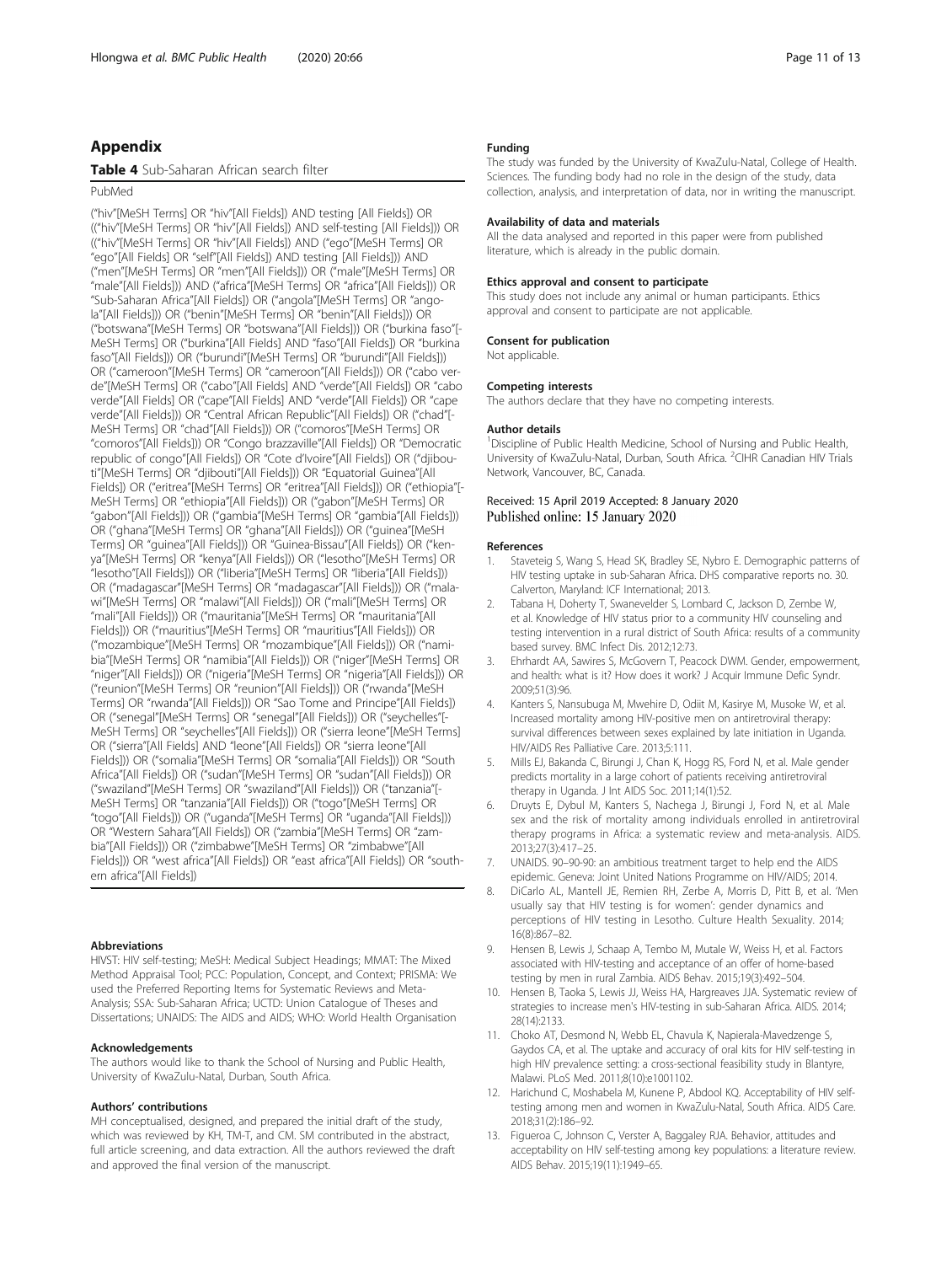- <span id="page-11-0"></span>14. Harding-Esch EM, Hollis E, Mohammed H, Saunders JM. Self-sampling and self-testing for STIs and HIV: the case for consistent nomenclature. Sex Transm Infect. 2016;93(2):445–8.
- 15. Wood BR, Ballenger C, Stekler JD. Arguments for and against HIV selftesting. HIV/AIDS Res Palliative Care. 2014;6(4):117–26.
- 16. Hlongwa M, Mashamba-Thompson T, Makhunga S, Hlongwana K. Mapping evidence of intervention strategies to improving men's uptake to HIV testing services in sub-Saharan Africa: a systematic scoping review. BMC Infect Dis. 2019;19(496):1–13.
- 17. Populations Services International. HIV Self-testing Africa Initiative. PSI; 2017. <https://www.psi.org/star-hiv-self-testing-africa/>. Accessed 12 Mar 2019.
- 18. Hlongwa M, Hlongwana K. Men's perspectives on HIV self-testing in sub-Saharan Africa: a qualitative systematic review protocol. JBI Database of Syst Rev Implement Rep. 2019;17(0):1–5. [https://doi.org/10.](https://doi.org/10.11124/JBISRIR-D-19-00097) [11124/JBISRIR-D-19-00097](https://doi.org/10.11124/JBISRIR-D-19-00097).
- 19. Moher D, Liberati A, Tetzlaff J, Altman DG, Group TP. Preferred reporting items for systematic reviews and meta-analyses: the PRISMA statement. PLoS Med. 2009;6(7):e1000097.
- 20. Clarivate Analytics. EndNote library version 7. 2016. <https://endnote.com/>. Accessed 20 Feb 2019.
- 21. Hong QN, Pluye P, Fàbregues S, Bartlett G, Boardman F, Cargo M, et al. Mixed methods appraisal tool (MMAT), version 2018. Canada: Canadian Intellectual Property Office; 2018. [http://mixedmethodsappraisaltoolpublic.](http://mixedmethodsappraisaltoolpublic.pbworks.com/w/file/fetch/127425851/MMAT_2018_criteria-manual_2018-04-04.pdf) [pbworks.com/w/file/fetch/127425851/MMAT\\_2018\\_criteria-manual\\_2018-04-](http://mixedmethodsappraisaltoolpublic.pbworks.com/w/file/fetch/127425851/MMAT_2018_criteria-manual_2018-04-04.pdf) [04.pdf](http://mixedmethodsappraisaltoolpublic.pbworks.com/w/file/fetch/127425851/MMAT_2018_criteria-manual_2018-04-04.pdf). Accessed 10 Mar 2019
- 22. Thomas J, Harden A. Methods for the thematic synthesis of qualitative research in systematic reviews. BMC Med Res Methodol. 2008;8(1):45.
- 23. Ltd QIP. NVivo qualitative data analysis software version 11; 2011.
- 24. Chipungu J, Bosomprah S, Zanolini A, Thimurthy H, Chilengi R, Sharma A, et al. Understanding linkage to care with HIV self-test approach in Lusaka, Zambia - a mixed method approach. PLoS One. 2017;12(11):e0187998.
- 25. Choko AT, Kumwenda MK, Johnson CC, Sakala DW, Chikalipo MC, Fielding K, et al. Acceptability of woman-delivered HIV self-testing to the male partner, and additional interventions: a qualitative study of antenatal care participants in Malawi. J Int AIDS Soc. 2017;20(1):21610.
- 26. Knight L, Makusha T, Lim J, Peck R, Taegtmeyer M, van Rooyen H. "I think it is right": a qualitative exploration of the acceptability and desired future use of oral swab and finger-prick HIV self-tests by lay users in KwaZulu-Natal, South Africa. BMC Res Notes. 2017;10(1):486.
- 27. Makusha T, Knight L, Taegtmeyer M, Tulloch O, Davids A, Lim J, et al. HIV self-testing could "revolutionize testing in South Africa, but it has got to be done properly": perceptions of key stakeholders. PLoS One. 2015;10(3):e0122783.
- 28. Martinez Perez G, Cox V, Ellman T, Moore A, Patten G, Shroufi A, et al. I know that i do have HIV but nobody saw me': Oral HIV Self-testing in an informal settlement in South Africa. PloS One. 2016;11(4):e0152653.
- 29. Kelvin EA, Cheruvillil S, Christian S, Mantell JE, Milford C, Rambally-Greener L, et al. Choice in HIV testing: the acceptability and anticipated use of a selfadministered at-home oral HIV test among south Africans. Afr J AIDS Res. 2016;15(2):99–108.
- 30. Ritchwood TD, Selin A, Pettifor A, Lippman SA, Gilmore H, Kimaru L, et al. HIV self-testing: south African young adults' recommendations for ease of use, test kit contents, accessibility, and supportive resources. BMC Public Health. 2019;19(1):123.
- 31. Conserve DF, Alemu D, Yamanis T, Maman S, Kajula L. "he told me to check my health": a qualitative exploration of social network influence on men's HIV testing behavior and hiv self-testing willingness in Tanzania. Am J Mens Health. 2018;12(5):1185–96.
- 32. Conserve DF, Muessig KE, Maboko LL, Shirima S, Kilonzo MN, Maman S, et al. Mate Yako Afya Yako: formative research to develop the Tanzania HIV self-testing education and promotion (Tanzania STEP) project for men. PLoS One. 2018;13(8):e0202521.
- 33. Jennings L, Conserve DF, Kajula L, Iwelunmor J, Maman S. Perceived cost advantages and disadvantages of purchasing HIV self-testing kits among urban Tanzanian men: An inductive content analysis. J AIDS Clin Res. 2017; 8(8):725.
- 34. Matovu JKB, Kisa R, Buregyeya E, Chemusto H, Mugerwa S, Musoke W, et al. 'If I had not taken it [HIVST kit] home, my husband would not have come to the facility to test for HIV': HIV self-testing perceptions, delivery strategies, and post-test experiences among pregnant women and their male partners in Central Uganda. Global Health Action. 2018;11(1):1503784.
- 35. Burke VM, Nakyanjo N, Ddaaki W, Payne C, Hutchinson N, Wawer MJ, et al. HIV self-testing values and preferences among sex workers, fishermen, and mainland community members in Rakai, Uganda: a qualitative study. PLoS One. 2017;12(8):e0183280.
- 36. Indravudh PP, Sibanda EL, d'Elbee M, Kumwenda MK, Ringwald B, Maringwa G, et al. I will choose when to test, where I want to test': investigating young people's preferences for HIV self-testing in Malawi and Zimbabwe. AIDS. 2017;31(3):S203–s12.
- 37. Ngure K, Heffron R, Mugo N, Thomson KA, Irungu E, Njuguna N, et al. Feasibility and acceptability of HIV self-testing among pre-exposure prophylaxis users in Kenya. J Int AIDS Soc. 2017;20(1):21234.
- 38. Napierala Mavedzenge S, Baggaley R. EL. C. a review of self-testing for HIV: research and policy priorities in a new era of HIV prevention. Clin Infect Dis. 2013;57(1):126–38.
- 39. Thirumurthy H, Masters SH, Mavedzenge SN, Maman S, Omanga E, Agot K. Promoting male partner HIV testing and safer sexual decision making through secondary distribution of self-tests by HIV-negative female sex workers and women receiving antenatal and post-partum care in Kenya: a cohort study. Lancet HIV. 2016;3(6):e266–74.
- 40. Figueroa C, Johnson C, Verster A, Baggaley R. Attitudes and acceptability on HIV self-testing among key populations: a literature review. AIDS Behav. 2015;19(11):1949–65.
- 41. Harichund C, Moshabela M. Acceptability of HIV self-testing in sub-Saharan Africa: scoping study. AIDS Behav. 2018;22(2):560–8.
- 42. Kebede B, Abate T, M D. HIV self-testing practices among health care workers: feasibility and options for accelerating HIV testing services in Ethiopia. Pan Afr Med J. 2013;15:50.
- 43. Sharma M, Barnabas RV, Celum C. Community-based strategies to strengthen men's engagement in the HIV care cascade in sub-Saharan Africa. PLoS Med. 2017;14(4):e1002262.
- 44. Harichund C, Moshabela M, Kunene P, Abdool KQ. Acceptability of HIV selftesting among men and women in KwaZulu-Natal, South Africa. AIDS Care. 2018;31:1–7.
- 45. UNAIDS. Ending AIDS: Progress towards the 90–90-90 targets. Global AIDS update. 2017. [https://www.unaids.org/sites/default/files/media\\_asset/](https://www.unaids.org/sites/default/files/media_asset/Global_AIDS_update_2017_en.pdf) [Global\\_AIDS\\_update\\_2017\\_en.pdf](https://www.unaids.org/sites/default/files/media_asset/Global_AIDS_update_2017_en.pdf). Accessed 27 Mar 2019.
- 46. Wolff B, Nyanzi B, Katongole G, Ssesanga D, Ruberantwari A. J. W. evaluation of a home-based voluntary counselling and testing intervention in rural Uganda. Health Policy Plan. 2005;20(2):109–16.
- 47. Fauk N, Sukmawati A, Berek P, Ernawati, Kristanti E, Wardojo SS, et al. Barriers to HIV testing among male clients of female sex workers in Indonesia. Int J Equity Health. 2018;17:68.
- 48. Fylkesnes K, Siziya S. A randomized trial on acceptability of voluntary HIV counseling and testing. Trop Med Int Health. 2004;9(5):566–72.
- 49. Irwin KL, Valdiserri RO, Holmberg SD. The acceptability of voluntary HIV antibody testing in the United States: a decade of lessons learned. AIDS. 1996;10(4):1707–11.
- 50. Kim YM, Marangwanda C, Kols A. Quality of counselling of young clients in Zimbabwe. East Afr Med J. 1997;74:514–8.
- 51. Martinez O, Carballo-Dieguez A, Ibitoye M, Frasca T, Brown W, Balan I. Anticipated and actual reactions to receiving HIV positive results through self-testing among gay and bisexual men. AIDS Behav. 2014;18(12):2485–95.
- 52. Ochako R, Vu L, Peterson K. Insights into potential users and messaging for HIV oral self-test kits in Kenya, final report. Washington, DC: International Initiative for Impact Evaluation (3ie); 2014.
- 53. Ng OT, Chow AL, Lee VJ, Chen MI, Win MK, Tan HH, et al. Accuracy and user-acceptability of HIV self-testing using an oral fluid-based HIV rapid test. PLoS One. 2012;7(9):e45168.
- 54. Bilardi JE, Walker S, Read T, Prestage G, Chen MY, Guy R, et al. Gay and bisexual men's views on rapid self-testing for HIV. AIDS Behav. 2013;17(6): 2093–9.
- 55. Ortblad KF, Musoke DK, Ngabirano T, Nakitende A, Haberer JE, McConnell M, et al. Female sex workers often incorrectly interpret HIV self-test results in Uganda. J Acquir Immune Def Syndr (1999). 2018;79(1):e42.
- 56. Kakuhikire B, Suquillo D, Atuhumuza E, Mushavi R, Perkins JM, Venkataramani AS, et al. A livelihood intervention to improve economic and psychosocial well-being in rural Uganda: longitudinal pilot study. J Soc Aspects HIV/AIDS. 2016;13(1):162–9.
- 57. Henley C, Forgwei G, Welty T, Golden M, Adimora A, Shields R, et al. Scaleup and case-finding effectiveness of an HIV partner services program in Cameroon. Sex Transm Dis. 2013;40(12):909–14.